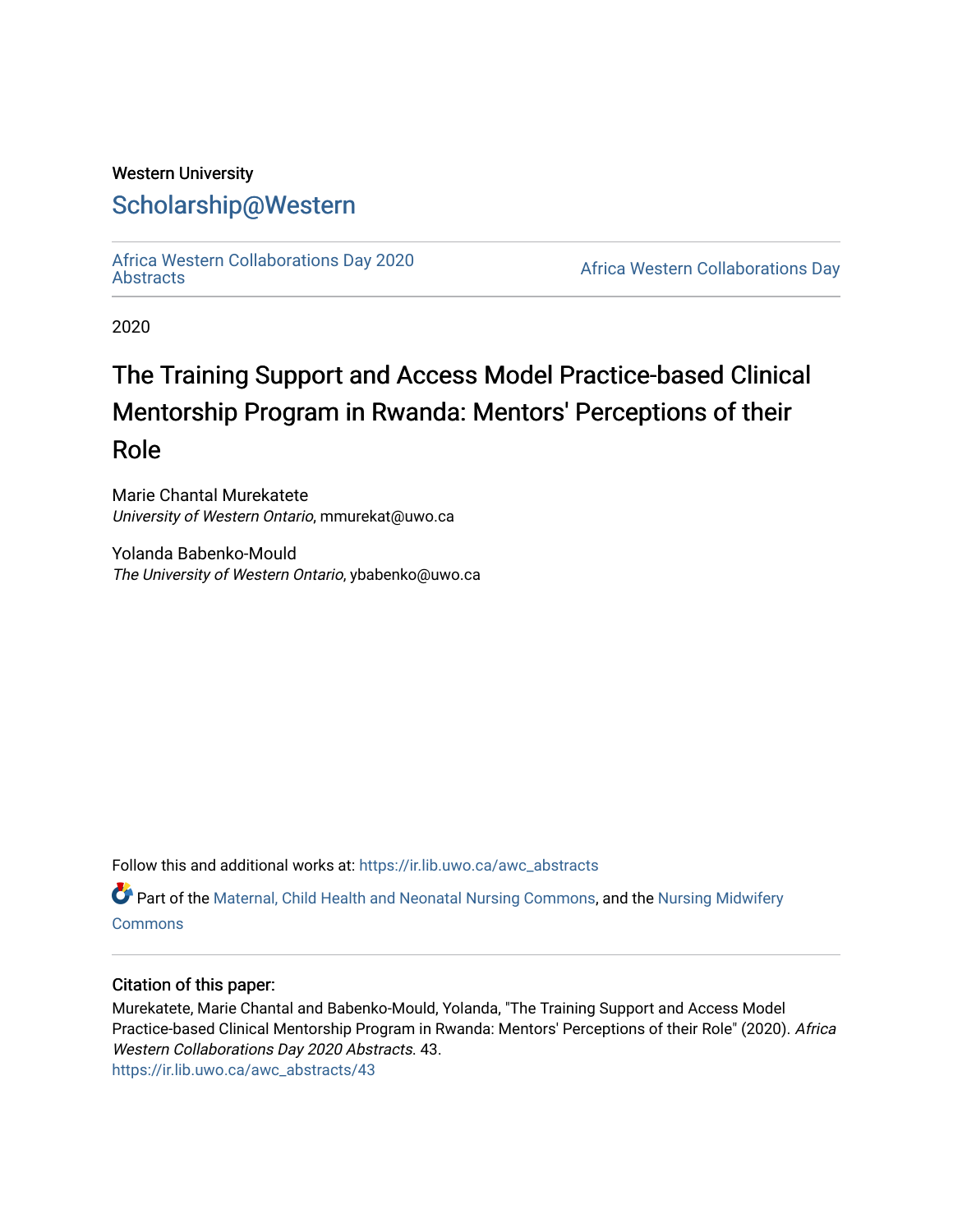**Presenting Author**: Marie Chantal Murekatete, RM, BScN, MScN, PhD Student

Arthur Labatt Family School of Nursing, Faculty of Health Sciences, Western University

**Co-Author:** Dr. Yolanda Babenko-Mould, Associate Professor, Associate Director, Graduate Programs, Arthur Labatt Family School of Nursing, Faculty of Health Sciences, Western University

#### **Committee members:**

Dr. Marilyn Evans, Professor Emeritus, Arthur Labatt Family School of Nursing, Faculty of Health Sciences, Western University

Dr. Ellena Andoniou, Project Manager\_Training Support and Access Model, Western University Dr. Madeleine Mukeshimana, Dean of the School of Nursing and Midwifery, College of Medecine and Health Sciences, University of Rwanda

## **The Training Support and Access Model Practice-based Clinical Mentorship Program in Rwanda: Mentors' Perceptions of their Role**

#### **Abstract**

Limited opportunities for in-service practice-based learning for health care providers (HCP) in Rwanda decreases HCP uptake of new knowledge and skills, which can impact contemporary timely an effective approaches to the management of pregnancy related complications in health facilities. This, in turn, could contribute to an increase in maternal and child mortality rates (MCMR). To help respond to the gaps in continuing education needs of nurses and midwives in Rwandan health facilities, the Training Support and Access Model (TSAM) project implemented a practice-based clinical mentorship program (CMP) in the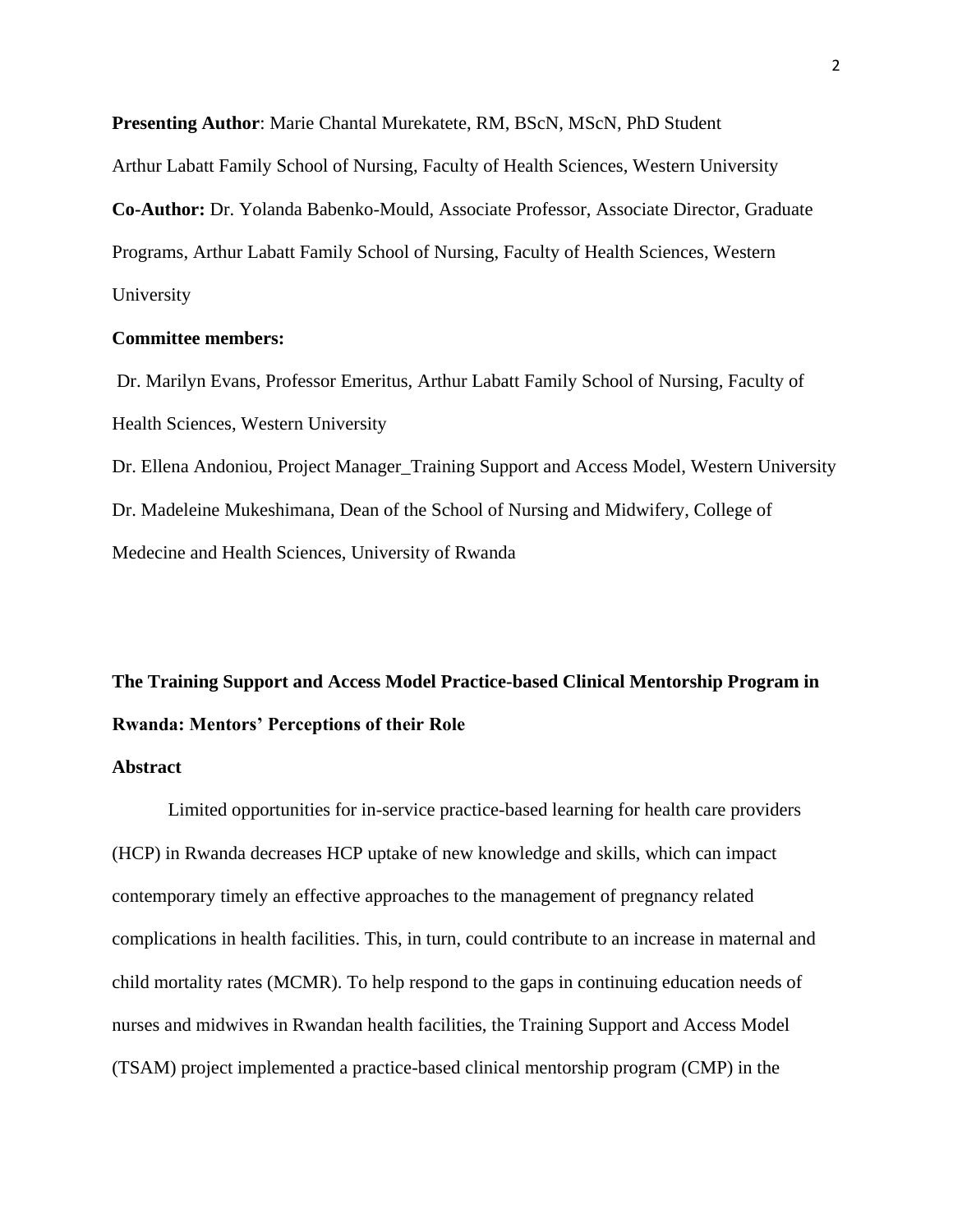Northern and Southern provinces of Rwanda. The CMP involved mentors from varied health professions working together in teams to support mentees' professional development. The aim of which was to strengthen nurses' and midwives' capacity to provide knowledgeable and skilled maternal and child health care.

A qualitative descriptive study aimed to explore nurses' and midwives' experiences as mentors in the TSAM CMP was conducted to evaluate the effectiveness of the implemented mentorship model. Fifteen mentors who met the criteria for interview were purposefully sampled from a population of 60 mentors and participated in individual interviews where the researcher used a semi-structured interview guide. Five themes emerged from the analysis: 1) Mentors collaborating in teams; 2) Facilitating the mentorship process; 3) Mentors' perceptions of their role in the TSAM CMP 4) Challenges encountered by mentors in the TSAM CMP, and 5) Mentors' recommendations to support future mentor engagement. This presentation will focus on mentors' perceptions of their role in the TSAM CMP. These perceptions are: 1) mentors' perceived benefits for themselves, 2) mentors' perceptions of benefits for mentees, 3) mentors' ultimate influence on patient care, 4) mentors' indirect influence on patient care. In summary, mentors perceived TSAM CMP as an effective strategy that increased not only mentees competencies in maternal, newborn and child health (MNCH) but also stimulated their own excitement for learning and support of others' professional development. Mentors perceived that engagement in the mentoring role positively influenced the quality of care provided to mothers and their babies through the overall mentorship teams' actions. The increased quality of care resulting from the mentorship program was linked to the availability of MNCH expert mentors who provided a more comprehensive care package to mothers and babies within their local